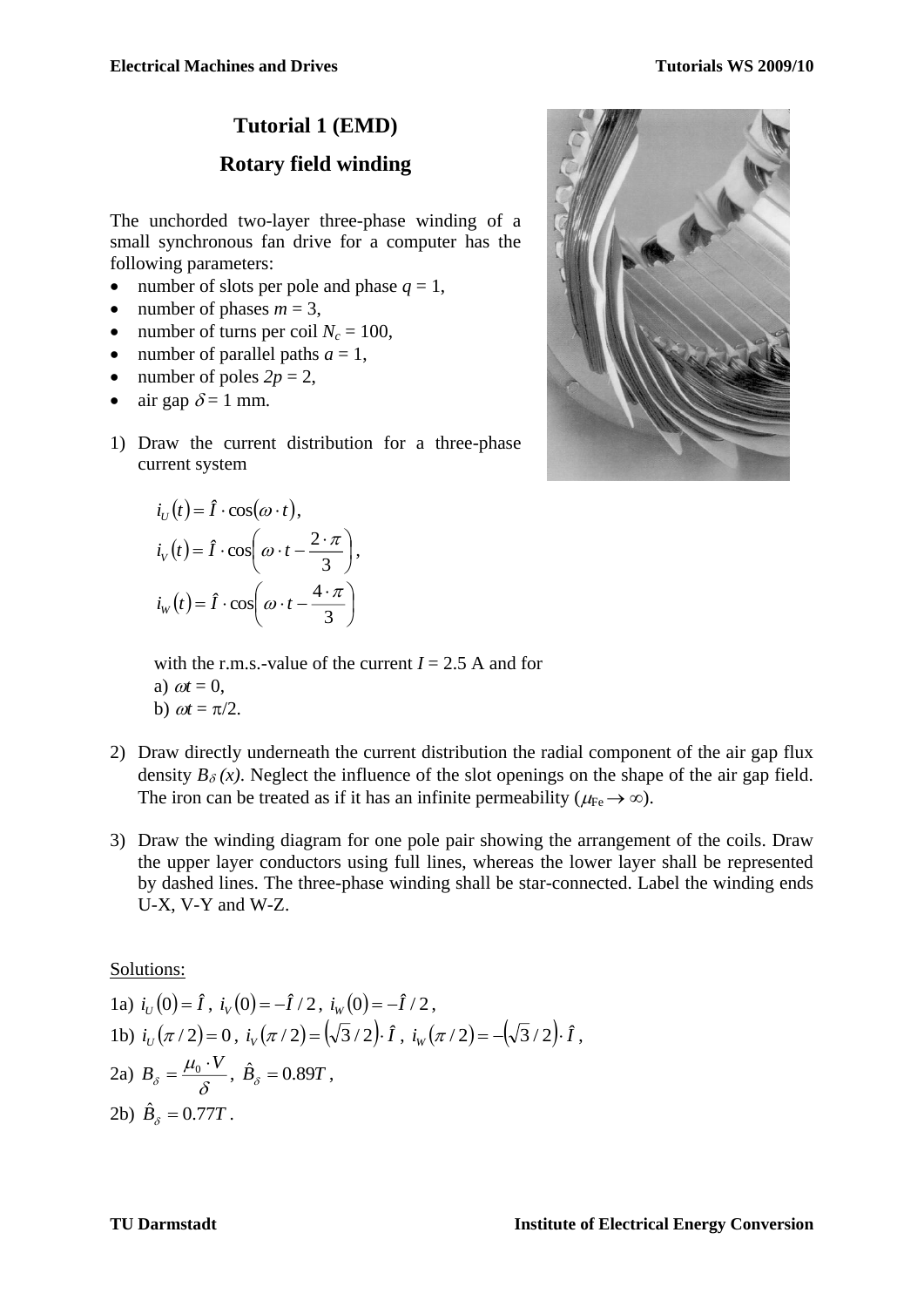# **Tutorial 2 (EMD) Voltage induction into a three-phase winding**

A two-layer winding of a standard induction motor, which is used as a motor drive in a Japanese lumber mill, has the following characteristics:

- number of slots per pole and phase  $q = 2$ ,
- number of phases  $m = 3$ ,
- number of turns per coil  $N_c = 6$ ,
- number of parallel paths  $a = 1$ ,
- number of poles  $2p = 4$ ,
- short-pitching  $W / \tau_p = 5/6$ .



- The laminated stator iron core has the following dimensions:
- stator bore diameter  $d_{si} = 200$  mm,
- active iron length  $l_{Fe} = 250$  mm,

Specifications of the induction machine:

- $P_N = 55$  kW,
- $U_N = 460 \text{ V Y}$ ,
- $f_s = 60$  Hz.
- According to the design sheet the fundamental of the air gap flux density is  $B_{\delta,1} = 0.9$  T.

1) Draw the winding belt of phase U.

2) Calculate the flux  $\Phi$  per pole.

3) Calculate the r.m.s.-value of the induced voltage per coil *Ui,c*.

4) Calculate the induced voltage of a coil group *Ui,gr*. Sketch the voltage phasors of a coil group.

5) How big is the induced voltage in one phase  $U_{i,ph}$ ?

6) How big is the induced line-to-line voltage  $U_{i,LL}$  ? Was the flux density given in the design sheet calculated correctly?

Solutions:

- 2)  $\Phi = 0.0225$  Wb,
- 3)  $U_{i,c} = 34.76$  V,
- 4)  $U_{i,gr}$  = 67.15 V,
- 5)  $U_{i,ph} = 268.6$  V,

6)  $U_{i,L}$  = 465.2 V. The flux density given in the design sheet is too big, as the induced line-toline voltage is bigger than the actual grid voltage. In fact, the induced voltage of induction machines in motor operation is always a little bit smaller than the grid voltage.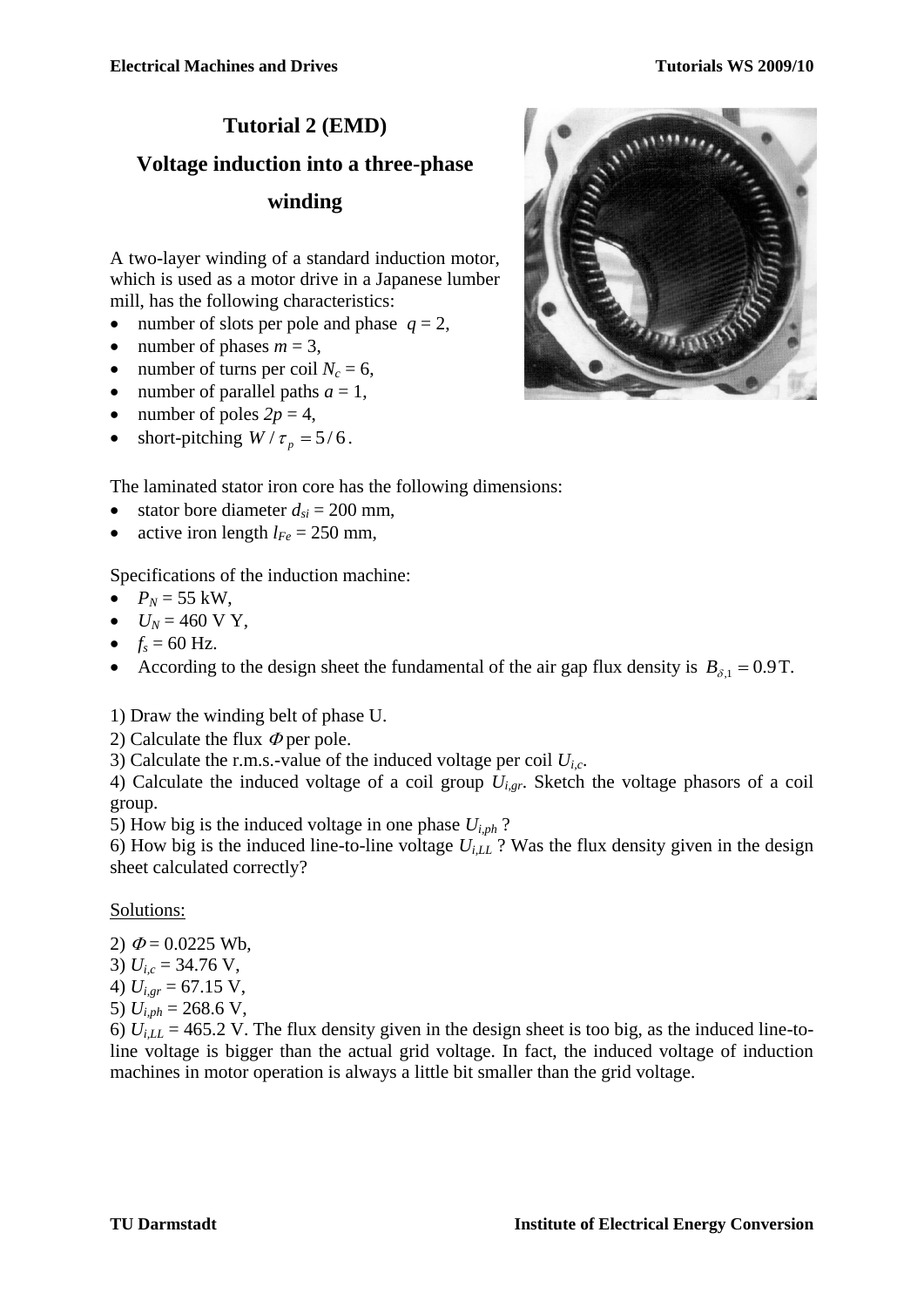## **Tutorial 3 (EMD)**

## **Slip-ring rotor induction machine as rotary transformer**

A four-pole slipring rotor induction machine shall be converted into a rotary transformer to be used in a test laboratory.

Machine data:

- $P_N = 600 \text{ kW}$ .
- $U_N = 6.3$  kV Y,
- $f_s = 50$  Hz.
- Stator/rotor winding specifications:
- two-layer winding in stator and rotor,
- slots per pole and phase  $q_s = 2$ ,  $q_r = 3$ ,
- number of phases  $m_s = m_r = 3$ ,
- number of turns per coil  $N_{c,s} = 14$ ,  $N_{c,r} = 2$ ,
- number of parallel paths  $a_s = a_r = 1$ ,
- short pitching  $W_s / \tau_p = 5/6$ ,  $W_r / \tau_p = 7/9$ ,
- stator bore diameter  $d_{s,i} = 500$  mm,
- $\bullet$  iron length  $l = 600$  mm,
- air gap  $\delta = 2.5$  mm,
- ohmic stator phase resistance  $R_s = 1 \Omega$ ,
- stator phase leakage inductance  $L_{s,\sigma} = 0.02$  H

Both stator and rotor winding are Y-connected. Neglect the influence of the slot openings in the following calculations. The iron can be assumed to be unsaturated, and therefore it has an infinite permeability  $\mu_{\text{Fe}}$ .

1) Calculate the number of turns per phase of both stator and rotor winding *Ns*, *N<sup>r</sup>* and the winding factors for the fundamental wave  $k_{w,s}$  and  $k_{w,r}$ .

- 2) Determine the three-phase self-inductance of the stator winding *Ls,h*.
- 3) Determine the three-phase mutual inductance *Msr*.

4) Determine the three-phase self-inductance of the rotor winding *Lr,h*. Show, that introducing

a transformation ratio *r w r s w s N k N k*  $\ddot{u} = \frac{3}{2}$ .  $=\frac{N_s \cdot K_{w,s}}{N_s}$  will reduce the T equivalent circuit of the induction

machine, neglecting all resistances and leakage fluxes, to only one inductance, namely the magnetising inductance  $L_h$  – which represents the influence of  $L_{s,h}$ ,  $M_{sr}$  and  $L_{r,h}$ .

5) The so-called locked-rotor voltage can be measured between the rotor sliprings, if the rotor is locked and the stator winding is connected to the grid. Calculate the locked-rotor voltage  $U_{r,0,LL}$ 

6) Sketch the wiring of stator and rotor windings for rotary transformer operation.

Solutions:

1)  $N_s = 112$ ,  $N_r = 24$ ,  $k_{w,s} = 0.933$ ,  $k_{w,r} = 0.9019$ , 2) *Ls,h* = 0.3932 H, 3)  $M_{sr} = 0.0814$  H, 4) *Lr,h* = 16.87 mH, *L<sup>h</sup>* = 0.3932 H, 5)  $U_{r,0,LL} = 1242$  V.

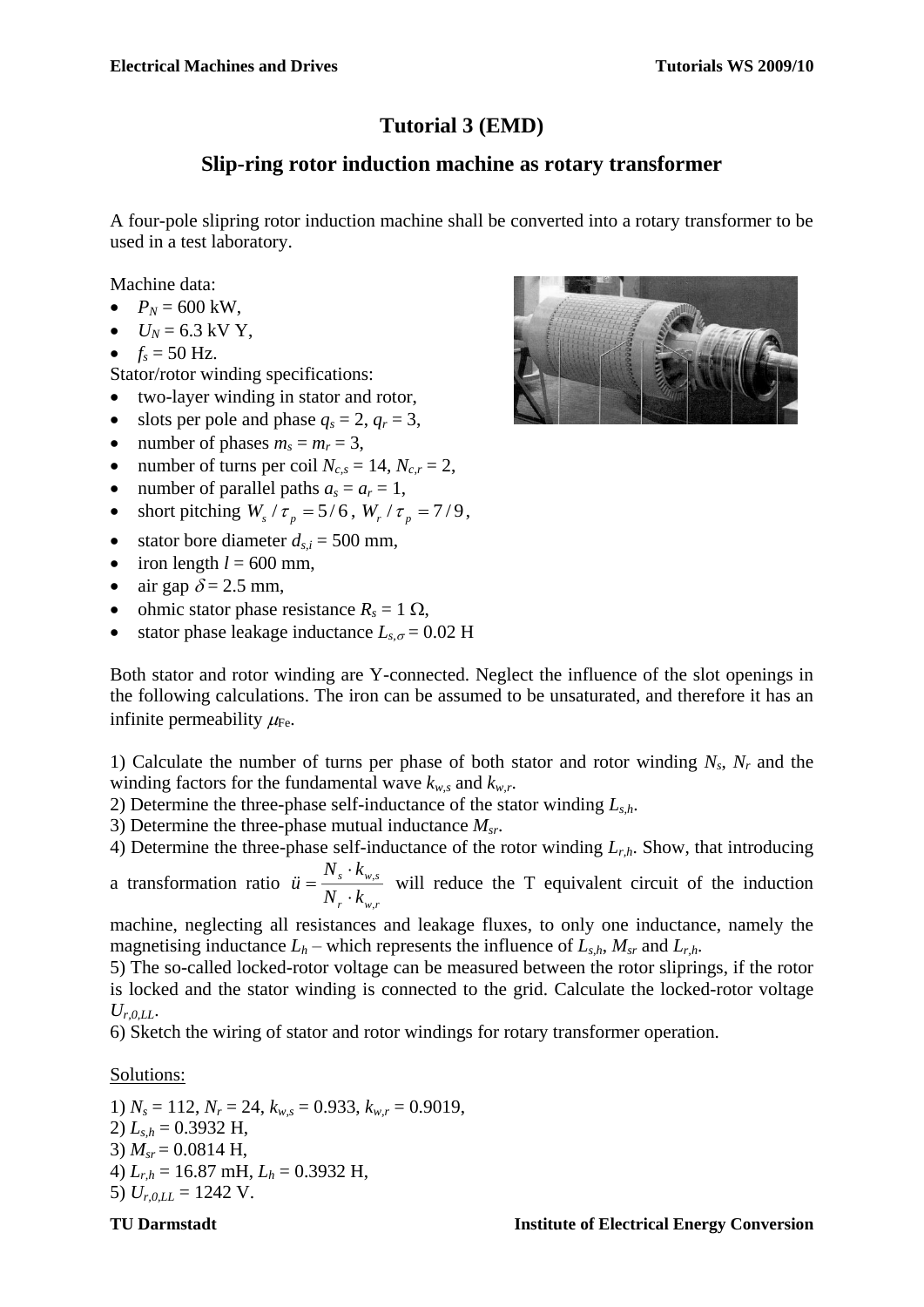## **Tutorial 4 (EMD)**

#### **Grid-operated induction machine**

A centrifugal pump in a ground water pump station in the Rhine Valley shall be equipped with an induction machine. The project engineer has determined the following drive specifications:

57.2 kW, four-pole machine, 50 Hz, rated slip 3%. A 400V grid is available. He chose a motor from a catalogue that is as close as possible to the specifications he determined. This motor has been designed to operate on a 230 V D / 400 V Y grid. He contacts the motor manufacturer to ask for the no-load current, the



rated current and the maximum torque. Assume, you were the motor manufacturer and your motor design software determined the following equivalent circuit parameters per phase:

• Phase resistances:  $R_s = 0.06 \Omega$ ,  $R_r' = 0.07 \Omega$ ,

- Leakage reactances  $X_{s,\sigma} = 0.17 \Omega$ ,  $X_{r,\sigma} = 0.4 \Omega$ ,
- Magnetising reactance  $X_h$  = 8.65  $\Omega$ ,

1) Draw the equivalent circuit per phase. How big is the applied phase voltage?

2) Calculate the no-load speed  $n_0$ , the rated speed  $n_N$  and the rated torque  $M_N$  of this motor.

3) Calculate the absolute value of the rated current  $I_{s,N}$  and the real and imaginary current components, if the voltage phasor is assumed to be in phase with the real axis.

4) Calculate the no-load current  $I_{s,0}$  in the same way.

5) Draw the phasor diagram for both current and voltage according to 3) and 4) with the following scale factors:  $\mu_U = 25 \text{ V/cm}, \mu_I = 10 \text{ A/cm}.$ 

6) Calculate the breakdown torque in generator and motor mode and compare it to the approximated value for  $R_s = 0$ . What is the breakdown torque given by *KLOSS'* formula for this simplification? Draw a simplified *M(n)* curve using the *KLOSS'* formula in a slip range of  $0...1.5 n_{syn}$ .

#### Solutions:

1)  $U_{s,ph} = 230$  V, 2)  $n_0 = n_{syn} = 1500 / \text{min}, n_N = 1455 / \text{min}, M_N = 375.5 \text{ Nm},$ 3) *Is,N* = 99.2 A, *Is,N* = 88.05 A – j45.63 A, 4)  $I_{s,0}$  = 26.08 A = 26.3 % of the rated current,  $I_{s,0}$  = 0.18 A – j26.08 A, 5)  $\cos \varphi_N = 0.887$ ,  $\cos \varphi_0 = 0.0069$ . 6)  $s_b = \pm 0.1228$ , for  $R_s = 0$   $s_b = \pm 0.1236$ ,  $M_b = \pm 819.1$  Nm.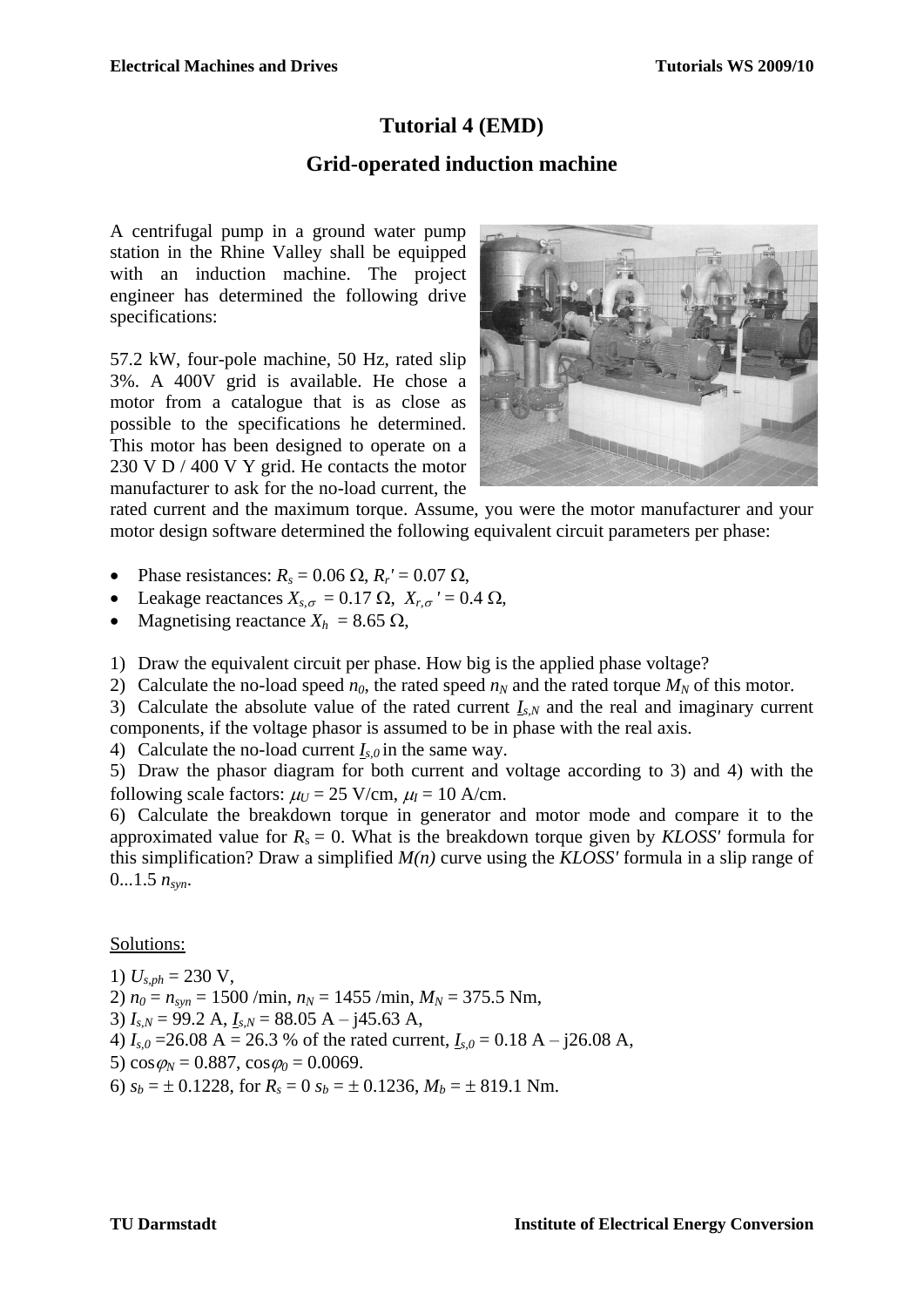## **Tutorial 5 (EMD)**

## **Current circle diagram of the induction machine**

A slipring induction machine is investigated in the manufacturer test bay. It has the following characteristics:

- $P_N = 55 \text{ kW}$ ,
- $U_N = 400 \text{ V Y}$ ,
- $f_s = 50$  Hz,
- four poles.

The following measured values are available:

- $P_0$ :  $s = 0$ ,  $I_{s0} = 26.0$  A,  $\cos \varphi_0 = 0$ ,  $P_0$ : no-load point
- $P_N$ :  $s = s_N$ ,  $I_{N} = 96.0$  A,  $\cos \varphi_N = 0.89$ ,  $P_N$ : rated load point
- $P_1$ :  $s = 1$ ,  $I_{s1} = 404.0$  A,  $\cos \varphi_1 = 0.218$ ,  $P_1$ : locked rotor
- Hysteresis and eddy-current losses:  $P_{Fe} = 870 \text{ W}$ ,
- Friction losses:  $P_R = 250$  W.
- $\bullet$  At  $s = 1$  the resistive stator and rotor losses are identical:  $P_{Cu,s} = P_{Cu,r}$  (*s* = 1).



1) What is the simplified OSSANNA-circle ?

2) Construct the OSSANNA-circle using the three measured points  $P_0$ ,  $P_N$  and  $P_I$ . Use of the following scale factors:  $\mu_U = 25$  V/cm,  $\mu_I = 15$  A/cm. Label the real and the imaginary axis according to the text book.

3) Add the torque and the power line and label the slip using the slip line. How big are rated and breakdown slip for motor operation?

4) Plot the  $M(n)$ -curve, using  $s = 1, 0.6, 0.4, 0.2, s_b, 0.1, s_N, 0, -s_N, -0.1, -s_b, -0.2, -0.4$  as sampling points.

Supplementary question: When using the current locus diagram according to 2), hysteresis and eddy-current losses are not considered. Those losses can be approximately included into the diagram by simulating them as resistive losses per phase, described by a resistor in parallel to the input of the T equivalent circuit. This will lead to an additional real component of the current, which will shift the centre of the circle diagram in vertical direction. How big is this displacement and in which direction does the circle diagram need to be shifted?

#### Solutions:

1) For the simplified OSSANNA-circle the centre of the diagram is put to the *x*-axis, while the point representing  $s = \infty$  remains above the *x*-axis.

3)  $s_N = 0.03$ ,  $s_b = 0.13$ ,

4)  $M_b = 766$  Nm (motor operation),

5) additional active current 1.62 A/phase.

As these losses are incorporated in the measured data, but not included in the OSSANNAdiagram, the additional active current needs to be subtracted from the measured data. Therefore, the whole circle diagram needs to be shifted to the negative real axis by the value of this additional active current.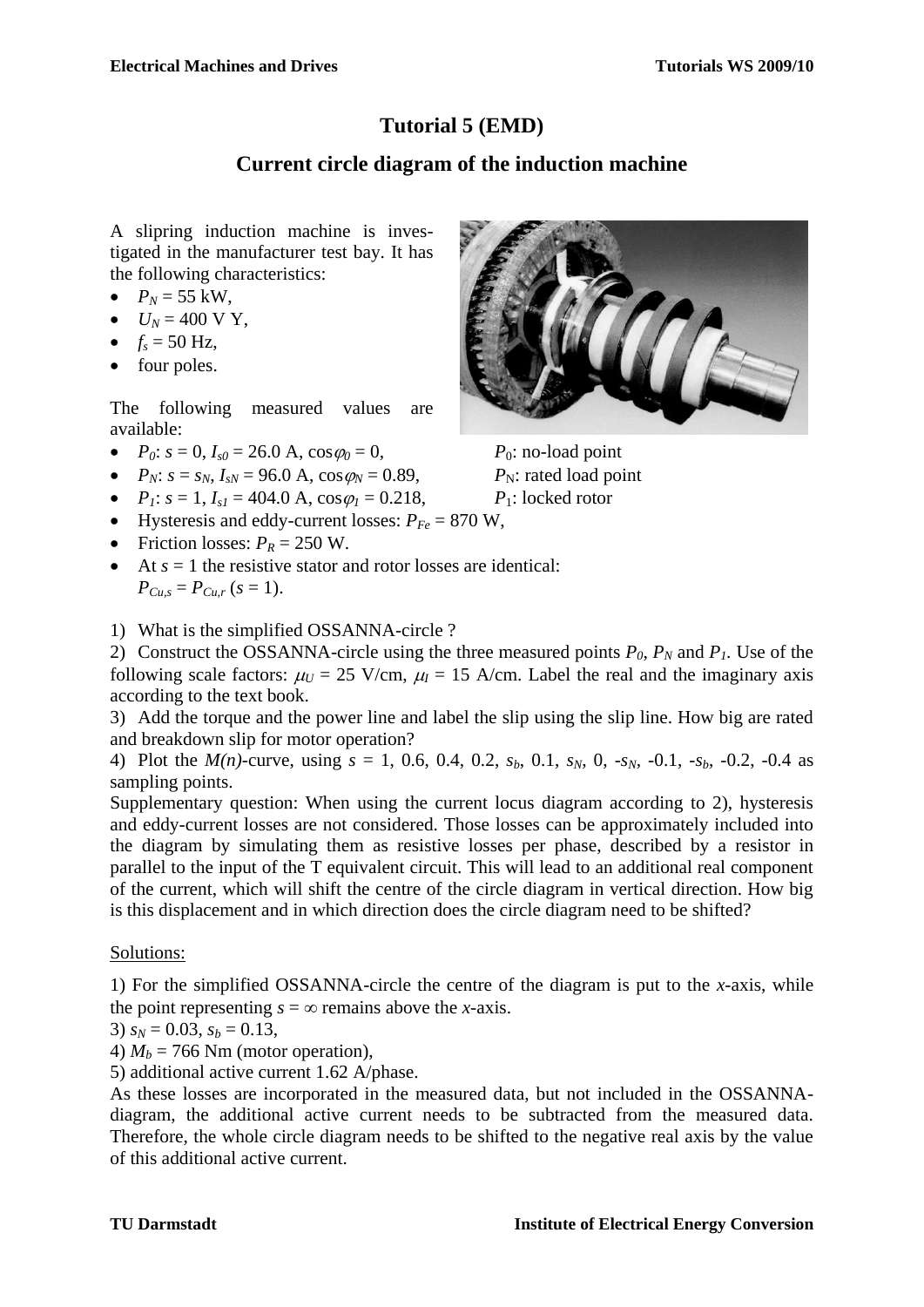## **Tutorial 6 (EMD)**

## **Squirrel-cage induction machine with deep-bar rotor**

A four-pole induction machine with round rotor bars is specified by the following data:

- $P_N = 55$  kW,
- $U_N$  = 230 V  $\Delta$  / 400 V Y,
- $f_s = 50 \text{ Hz}$
- Rated slip  $s_N = 3\%$
- Phase resistance  $R_s \approx 0$ ,  $R_r' = 0.07 \Omega$ ,
- Leakage reactance  $X_{s,\sigma} = 0.17 \Omega$ ,  $X_{r,\sigma} = 0.4 \Omega$ ,
- Magnetising reactance  $X_h$  = 8.65  $\Omega$



The motor drives a fan in a sugar factory. As sugar factories are not operating between January and October, the bearings got so filthy that they blocked the rotor and the motor starting torque was not able to start the motor anymore. Therefore, the rotor shall be replaced by a deep-bar rotor to increase the starting torque. The deep-bar slot has the following dimensions:

- $\bullet$  bar width 10 mm,
- bar height 40 mm.
- the leakage reactance in the slot area amounts to 60 % of the total rotor leakage reactance.

1) Calculate the absolute value, the real and the imaginary part of the stator current  $I_{s,l}$  of the round-bar rotor for starting conditions  $(s = 1)$ , assuming the phase voltage to be in phase with the real axis.

2) How big is the corresponding starting torque  $M_1$  and the ratio  $M_1/M_N$ ?

3) Determine the current displacement factors  $k<sub>R</sub>$  and  $k<sub>L</sub>$  for the deep-bar for slip  $s = 1$  $(\kappa_{Cu}(20^{\circ}) = 57*10^{6}$  S/m). How do the parameters of the equivalent circuit change?

4) Calculate the absolute value, the real and the imaginary part of the stator current  $I_{s,l}$  of the deep-bar rotor for starting conditions  $(s = 1)$ , assuming the phase voltage to be in phase with the real axis. How big is the corresponding starting torque  $M_1$ ?

5) Supplementary question: Usually, the big main reactance can be neglected when calculating the starting currents. Why? Calculate the starting currents of 1) and 4) again using this simplification. Is this simplification permitted?

#### Solution:

1)  $I_{s,1} = 413.3$  A,  $I_{s,1} = 47.46$  A – j410.6 A,

2)  $M_1 = 208$  Nm = 58 % of the rated torque,

3)  $k_{\text{R}} = 4.24, k_{\text{L}} = 0.354,$ 

4) *I*s,1 = 457.4 A, *I*s,1 = 254.1 A – j380.7 A, *M*<sup>1</sup> = 1116.2 Nm = 309 % of the rated torque,

5) round bar:  $I_{s,1} = 48.8 \text{ A} - j397.5 \text{ A}$ , deep bar:  $I_{s,1} = 262.0 \text{ A} - 1367.3 \text{ A}$ .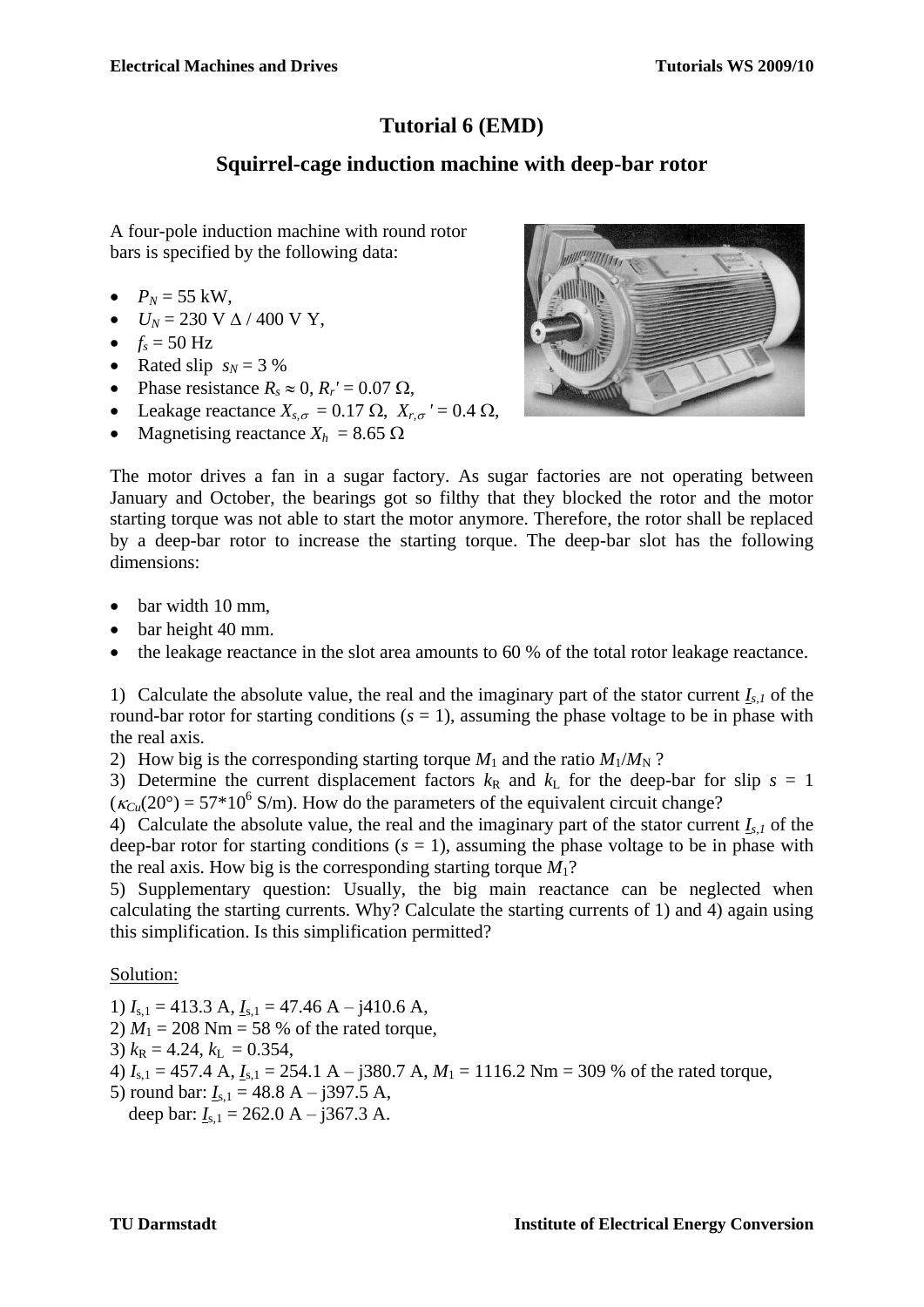## **Tutorial 7 (EMD)**

#### **Starting of an induction machine**

A squirrel-cage induction machine with a shaft height of  $AH = 560$  mm is employed to propel a sugar centrifuge. Motor data:

- $U_N = 400 \text{ V} \Delta / 690 \text{ V} \text{Y}$ ,
- $I_N$  = 540 A  $\Delta$  / 310 A Y,
- $P_N = 280 \text{ kW}$ ,
- $\cos \varphi_N = 0.82$ ,
- $f_s = 50 \text{ Hz}$ ,
- $n_N = 740$ /min,
- starting torque:  $M_1/M_N = 1$ ,
- breakdown torque:  $M_b/M_N = 2$ ,
- starting current:  $I_1/I_N = 5$ .

1) The moment of inertia of the motor  $J_M = 24.5$ kgm² is considerably smaller than the one of the sugar centrifuge  $J_Z = 1800$  kgm<sup>2</sup>. Why? How big is the acceleration time from 0 to  $n<sub>N</sub>$ , if the average torque  $M_{e,av}$  is estimated to be  $0.5 \bullet (M_1 + M_b)$ ?

2) How big is the total energy that is converted into heat inside the rotor during start-up?

3) Give an estimation about how much the rotor

losses during start-up will be bigger than during rated operation (Assumption: rotor losses =  $s \cdot P_{\delta} \approx s \cdot P_{in}$ ).

4) How big is the starting current drawn from the grid, if the motor is operated in  $\Delta$ connection at 400 V?

5) Star-Delta starting at a 400 V grid: How big is the starting current  $I_1$  which is drawn from the grid and the acceleration time *t*a? Do the rotor losses change?

#### Solutions:

1) The outer diameter of the sugar centrifuge is much bigger than the outer diameter of the induction machine rotor. Due to centrifugal forces all the sugar concentrates at the outer circumference. Therefore, the moment of inertia of the centrifuge is much bigger than the one of the machine rotor.

 $t_a = 26$  s, 2)  $W_{thermal} = W_r = 5.48$  MJ, 3)  $\overline{P}_{C_{u,r}} = 210.7 \text{ kW}, \ \overline{P}_{C_{u,r}} / P_{C_{u,r,N}} = 51.7$ 4)  $I_1 = 2700$  A, 5)  $I_1 = 900$  A,  $t_a = 78$  s. The thermal energy consumed inside the rotor during start-up does not change.

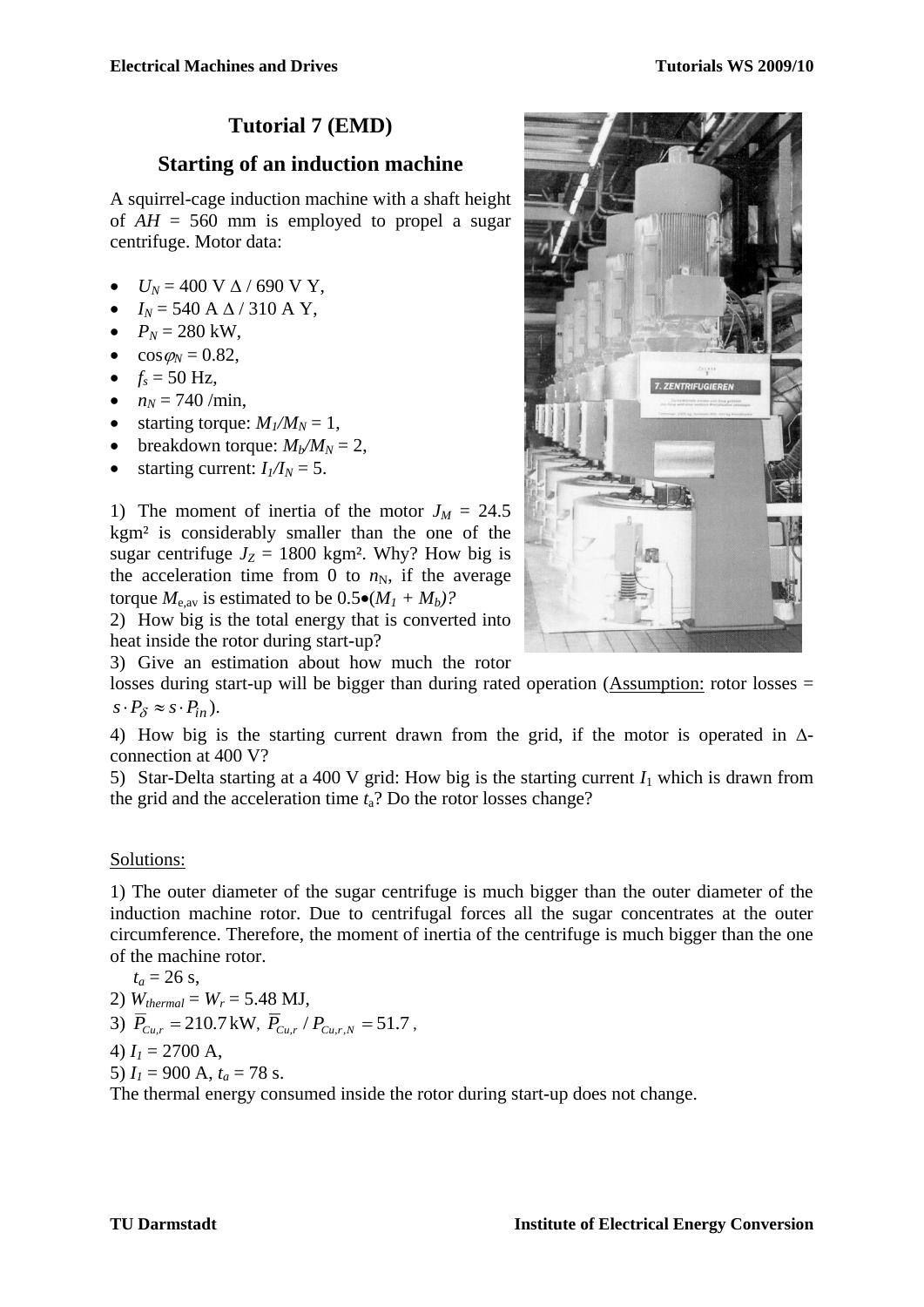## **Tutorial 8 (EMD)**

## **Inverter-fed induction machine**

In tutorial 7 a mains-operated squirrel-cage induction machine was deployed to operate a sugar centrifuge:

- $U_N = 690 \text{ V Y}$ ,  $I_N = 310 \text{ A Y}$ ,
- $P_N = 280 \text{ kW},$   $\cos \varphi_N = 0.82,$
- $f_s = 50 \text{ Hz}$ ,  $n_N = 740 \text{/min}$ ,
- 
- starting torque:  $M_1/M_N = 1$ ,
- breakdown torque:  $M_b/M_N = 2$ ,
- $\bullet$  breakdown slip  $s_b = 0.27$ ,
- motor moment of inertia:  $J_M = 24.5$  kgm<sup>2</sup>,
- centrifuge moment of inertia:  $J_Z = 1800 \text{ kg} \text{m}^2$ .

Because of the high starting current due to the high inertia starting, the system shall be equipped with an inverter. The stator resistance  $R_s$  can be neglected in the following considerations.



1) A voltage-source inverter with a dc link voltage of 690 V is used in order to be able to operate the machine in Y-connection. Why is it beneficial to operate an inverter-fed machine in Y-connection?

2) The sugar centrifuge is operated at three times its rated speed, which we assume is possible. Why is an increase of rotational speed advantageous for the operation of a centrifuge? How big is the maximum output frequency the inverter has to provide to the motor? What does the *U*/*f*-characteristic look like (sketch!)? Which areas of operation can be distinguished?

3) Sketch the  $M(n)$ -characteristics for the following stator frequencies using KLOSS' formula:  $f_s = 25$ , 50, 150 Hz.

4) How big must the stator frequency be to ensure motor starting with rated torque? How big is the starting time  $t_a$  from 0 to rated speed  $n_N$ ?

5) The inverter has a line-side B6 diode rectifier, ensuring that current and voltage on the grid side are in phase. As an approximation, you can assume the input current to be sinusoidal. How big is the current drawn from the grid during starting? Sketch the r.m.s. value of the grid current  $I_{grid}$  between 0 and  $n_N$ .

#### Solutions:

- 1) Y-connection is advantageous as voltage harmonics with ordinal numbers 3*k* (*k* = 1,2,3,...) do not cause current harmonics.
- 2) Increasing the speed will increase the centrifugal forces with *n*².  $f_{s,max} = 150 \text{ Hz}$

0...50 Hz: base speed operation with rated flux,

50...150 Hz: field weakening range, flux reduced proportional to 1/*fS*.

| 25 Hz                        | $50$ Hz              | $150$ Hz                      |
|------------------------------|----------------------|-------------------------------|
| $690/2$ V = 345 V            | 690 V                | 690 V                         |
| $M_h/M_N = 2$                | $M_h/M_N = 2$        | $M_b/M_N = 2/9 = 0.22$        |
| $n_{syn} = 375 / \text{min}$ | $n_{syn} = 750$ /min | $n_{syn} = 2250 / \text{min}$ |

4)  $f_S = 0.67$  Hz,  $t_a = 39.1$  s

<sup>5)</sup>  $I_{grid}$  rises (almost) linear from 0 to 135 A with increasing the speed from 0 to  $n_N$ .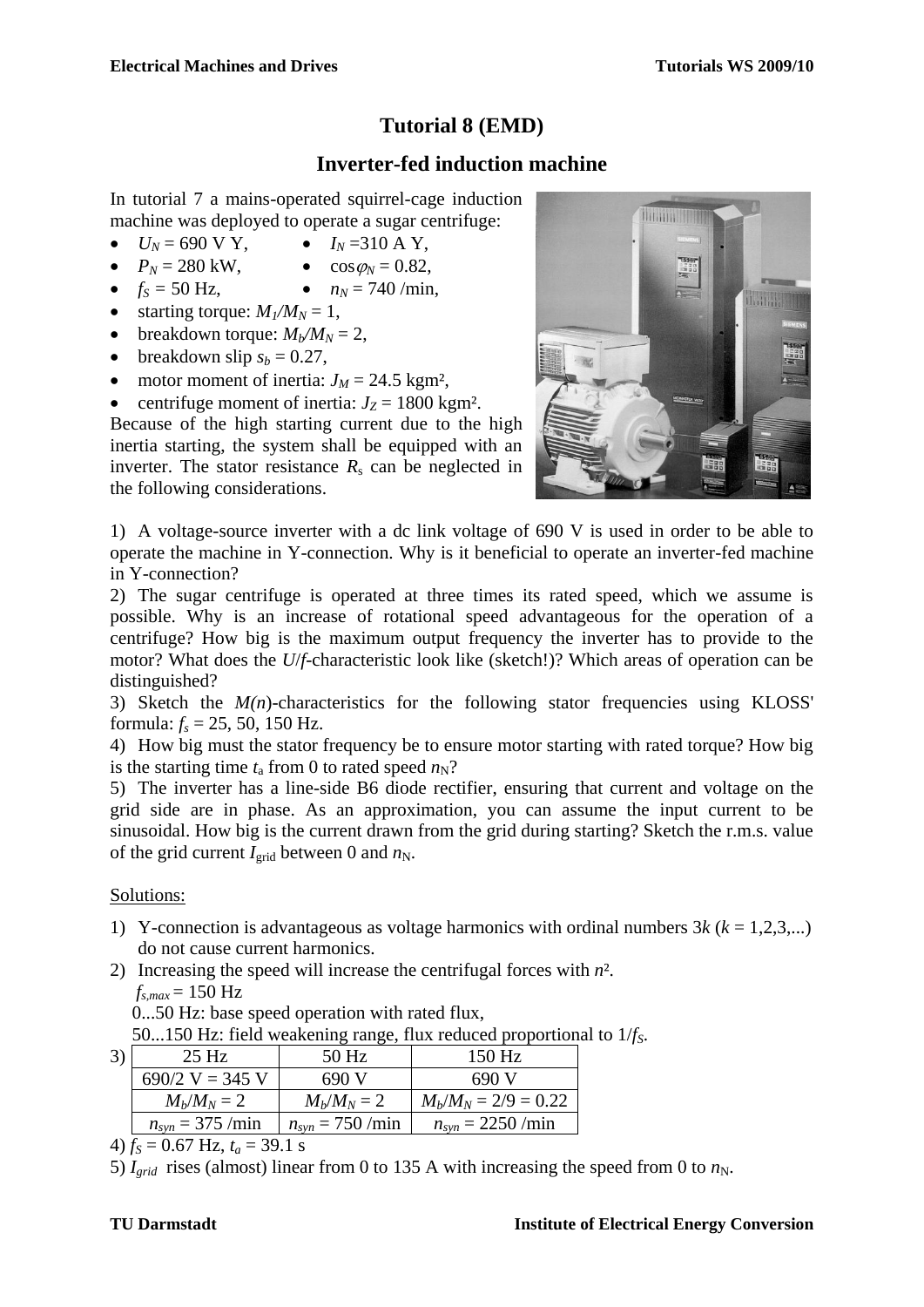## **Tutorial 9 (EMD)**

#### **Synchronous machine in motor and generator operation**

The pump-storage power station in *Grimsel* (*Switzerland*) is equipped with motor-generators (salient-pole synchronous machines). For simplification we consider the machines as round-rotor machines. In generator operation each machine is propelled by a *Francis* turbine, whereas in motor operation a shaftcoupled single-stage pump is used to pump water into the reservoir.



- $U_N = 13.5$  kV Y,
- $f_s = 50$  Hz,
- efficiency  $\eta \approx 1$ ,
- $n_N = 750 / \text{min}$ ,
- $x_d = 1.2$  p.u.,
- e generator operation at rated current: 100 MVA,  $\cos \varphi = 0.75$ , overexcited,
- motor operation at rated current: 90 MW,  $\cos \varphi = 0.9$ , overexcited,

Use the load reference arrow system.

1) How big is the number of poles of the machines? How big is the rated current and the synchronous reactance  $X_d$  in  $\Omega$  ?

2) Draw the phasor diagram of the voltages and the stator current for motor and generator operation and read off the load angle  $\theta$ , the phase angle  $\varphi$  and the synchronous generated voltage (back e.m.f.)  $U_p$  (Scales:  $\mu_U = 800$  V/cm,  $\mu_I = 800$  A/cm).

3) Determine the rated torque and the pull-out torque as well as the corresponding active power for generator operation.

4) Illustrate the characteristic  $P(\theta)$  for generator operation in a range of  $0...180^{\circ}$  and specify the rated and pull-out points.

Solutions:

1)  $2p = 8$ ,  $I_N = 4277$  A,  $X_d = 2.187$   $\Omega$ .

| generator                    | motor                 |  |  |
|------------------------------|-----------------------|--|--|
| $U_p = 15641$ V              | $U_p = 14552$ V       |  |  |
| $.9 = 26.6^{\circ}$          | $=$ - 35.4 $^{\circ}$ |  |  |
| $\omega$ = -138.6 $^{\circ}$ | $= -25.8$             |  |  |

| generator       | load angle $\mathcal{G}$ | torque $M$    | active power $P$ |  |
|-----------------|--------------------------|---------------|------------------|--|
| rated operation | $26.6^{\circ}$           | -953.3 kNm    | $-75$ MW         |  |
| pull-out point  | 90 °                     | $-2129.1$ kNm | $-167.2$ MW      |  |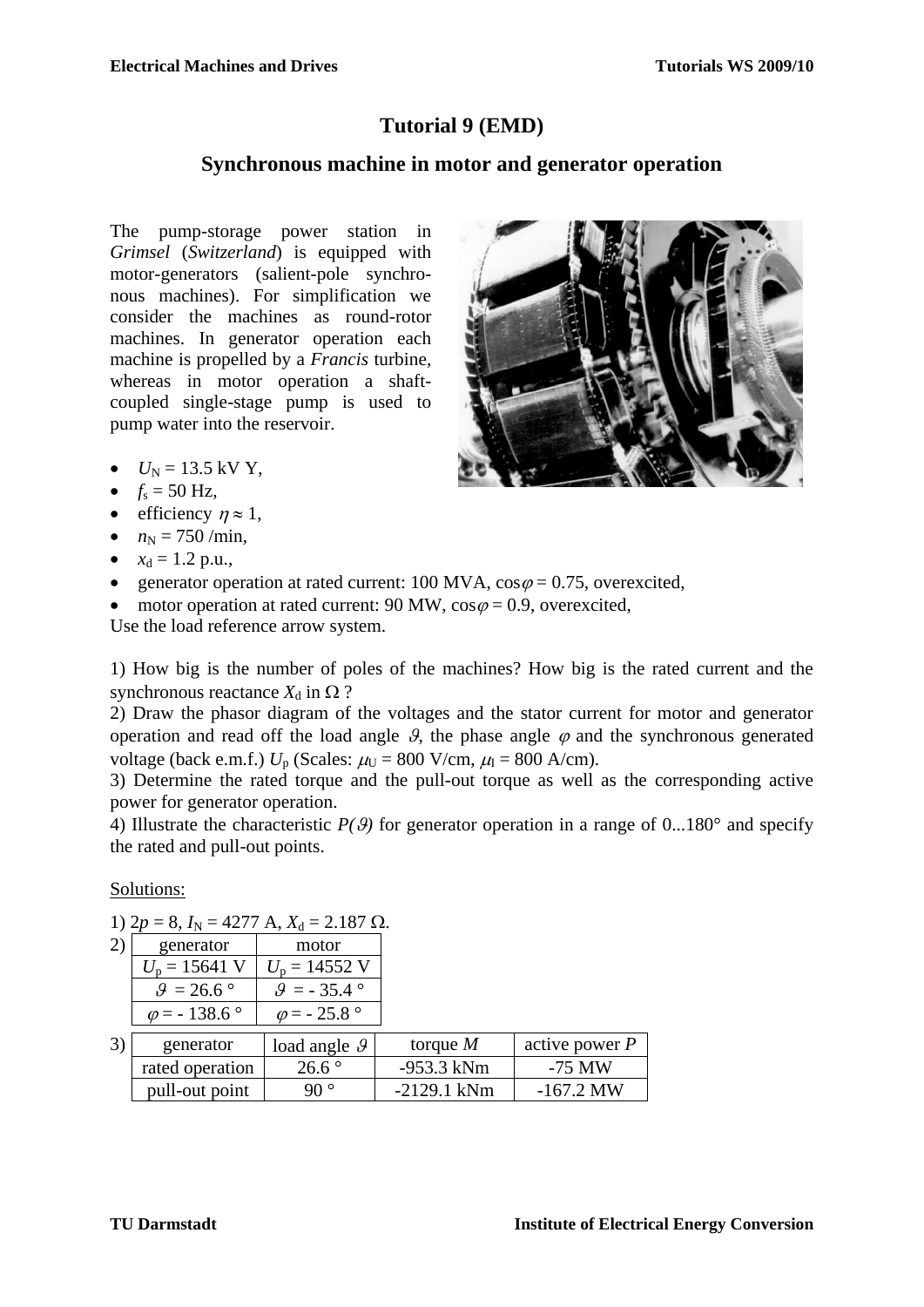## **Tutorial 10 (EMD)**

#### **Salient-pole synchronous machine**

An electrically excited salient-pole synchronous motor is used as a fan drive in a furnace.

Motor data:

- $P_N = 510 \text{ kW}$ ,
- $U_N = 400 \text{ V Y},$
- $f_s = 50$  Hz,
- $\cos \varphi = 0.85$ , overexcited,
- $2p = 8$ .



From the manufacturer test certificate we know:

|  |  |  | Open circuit characteristic (line-to-line values): |  |  |
|--|--|--|----------------------------------------------------|--|--|
|  |  |  |                                                    |  |  |

| $ U_0/U_N $ 0.2 0.4 0.6 0.8 1.0 1.1 1.2 1.3 1.4 |  |  |  |                                              |  |
|-------------------------------------------------|--|--|--|----------------------------------------------|--|
| $I_{\rm f}/A$                                   |  |  |  | 11   23   36   51   70   82   97   114   135 |  |

Short circuit characteristic (line-to-line values):

| $I_{k}/I_{N}$ | LO <sub>3</sub> | LO 7 |       |
|---------------|-----------------|------|-------|
| $I_f/A$       | 30              | 70   | l 110 |

- $X_d/X_a = 1/0.6$ ,
- $x_{s,\sigma} = 0.26 \text{ p.u.}$
- The influence of the stator resistance can be neglected.

1) Draw the characteristics  $U_0/U_N = u(I_f)$  and  $I_k/I_N = i(I_f)$  into one diagram. Determine the short-circuit ratio  $k_k$ , the synchronous direct-axis reactance  $x_d$  (in p.u.), the corresponding value  $X_d$  in  $\Omega$  as well as the value of the stator leakage reactance  $X_{s,\sigma}$  in  $\Omega$ .

2) Draw the phasor diagram for rated operation (scales:  $\mu_U = 50$  V/cm,  $\mu_I = 200$  A/cm) and read off the phase angle  $\varphi$ , the load angle  $\vartheta$ , the magnitude of the internal voltage  $U<sub>h</sub>$ , the synchronous generated voltage (back e.m.f.)  $U_p$  as well as the  $d$ - and  $q$ -components of the stator current.

3) The open circuit characteristic  $U_{s,0}$  is the characteristic of the induced voltage  $U_i$  (= internal voltage  $U<sub>h</sub>$ ). Add the value of the internal voltage derived in 2) to the open circuit diagram and determine the level of saturation (= deviation from linearity, reference value is the tangent to the open circuit curve in the origin).

4) Calculate both rated torque  $M_N$  and pull-out torque  $M_b$  of the involved synchronous and reluctance torque. Sketch the characteristics of the load angle in a range of -180° ... 0° and determine the resultant characteristic of the motor torque. Assign the rated operating point.

#### Solutions:

1)  $k_k = 0.7$ ,  $x_d = 1.43$  p.u.,  $X_d = 0.38$   $\Omega$ ,  $X_{s,\sigma} = 0.07$   $\Omega$ , 2)  $\varphi = -31.8$ °,  $\vartheta = 27$ °,  $U_h = 262.5$  V,  $U_p = 485$  V,  $I_{s,d} = -720$  A,  $I_{s,a} = 480$  A, 3) Level of saturation: 1.44, 4)  $M_N$  = 6494 Nm, pull-out torque components: synchronous torque 11261 Nm ( $\theta$  = -90°),

reluctance torque 1788 Nm ( $\beta$  = -45°).

#### **TU Darmstadt Institute of Electrical Energy Conversion**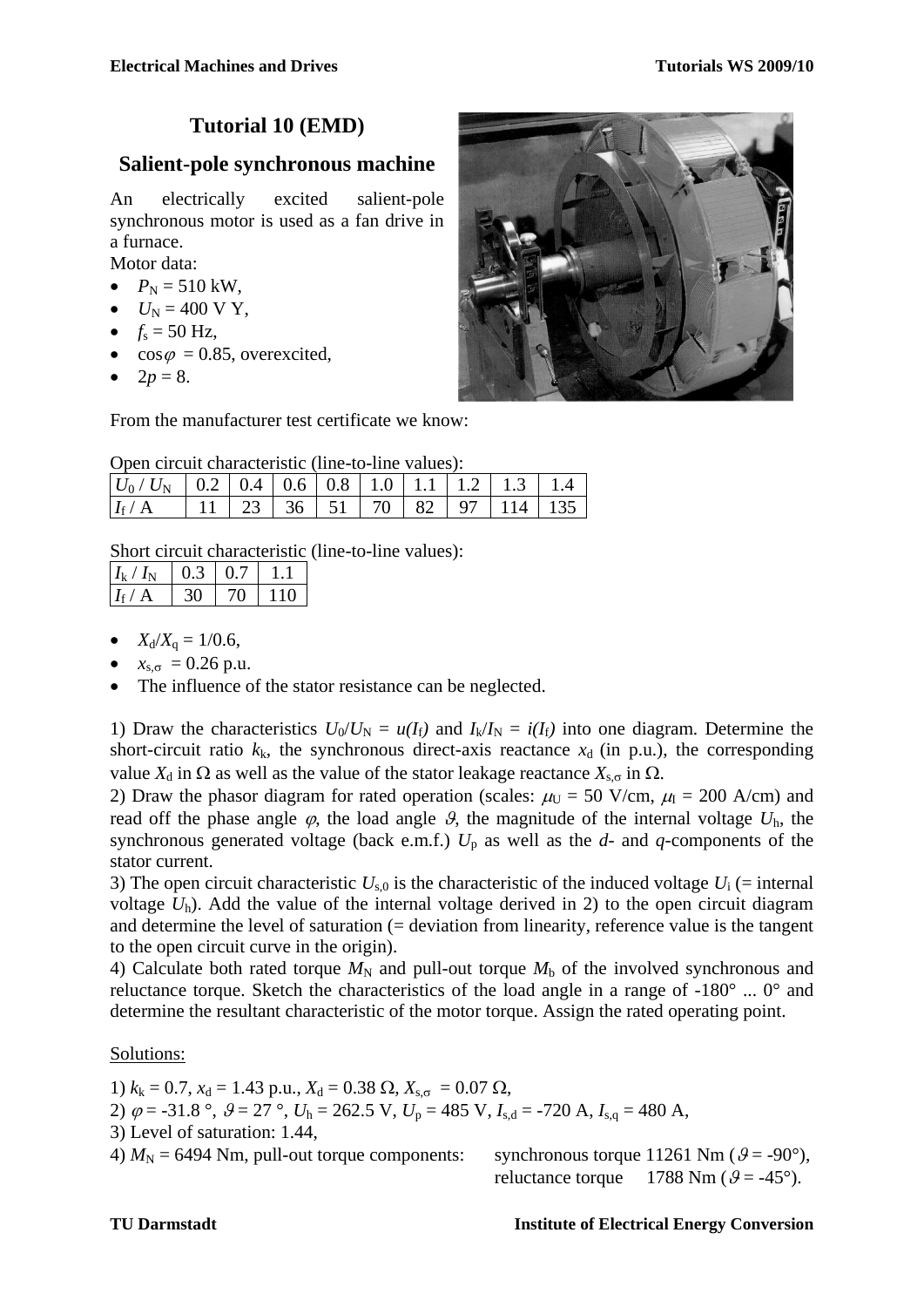## **Tutorial 11 (EMD)**

#### **Permanent magnet motor**

In a tooling machine a six pole permanent magnet motor is used to move the tool slide. Motor data:

- $U_N = 400 \text{ V Y},$
- $P_{\rm N} = 22 \text{ kW}$ ,
- $n_N = 6000 / \text{min}$ ,
- number of windings per phase  $N_s = 20$ ,
- $\bullet$  winding factor  $k_w = 0.966$ ,
- stator bore diameter  $d_{s,i} = 100$  mm,
- $\bullet$  iron length  $l = 150$  mm.



Permanent magnets made from neodymium iron boron are glued to the rotor surface and are mechanically fixed by a carbon fibre bandage. The magnetically active air gap  $\delta$  consists of the mechanical air gap 0.8 mm and the thickness of the bandage 0.4 mm.

Magnet data at 20°C:

- remanence flux density  $B_R = 1.2$  T,
- coercive field strength  $H_{CB} = 900$  kA/m.
- The material characteristic  $B_M(H_M)$  is linear in the 2<sup>nd</sup> quadrant and can therefore be expressed by the following linear equation:  $B_M = B_R + H_M \cdot B_R / H_{CB}$ .

The pole pitch of the magnets is 100%. The iron can be assumed to have an infinite permeability. The influence of the slot openings on the air gap flux density distribution can be neglected.

1) How does the air gap flux density distribution (radial component) of the machine under no-load conditions look like?

2) How big do we have to choose the magnet height  $h_M$  to obtain a fundamental wave of the air gap flux density of 0.9 T at 20°C under no-load conditions?

3) How big is the stator frequency *f*<sup>s</sup> at rated speed? How big is the induced no-load voltage per phase  $U_{s,0}$  (r.m.s.-value), which can be measured between the open terminals, if the motor is driven by a second machine in the manufacturer's test laboratory?

4) How big is the torque in field oriented operation  $(I_d = 0, I_s = I_q = I_N)$ ? Draw a sketch of the voltage phasors for motor operation with consideration of *R*s. What is the relation of the absolute values of phase angle and load angle?

5) Prove, that in field oriented operation the torque only depends on the stator current and is directly proportional to it ("brushless dc drive"). How big is the rated stator current? Plot the *M(I)*-characteristic for  $0 \le I \le I_N$ .

#### Solutions:

1) The air gap flux density distribution has a rectangular shape.

2)  $h_M = 1.83$  mm,  $3) f_{s,N} = 300 \text{ Hz}$ ,  $U_{s,0} = 115.8 \text{ V}$ , 4)  $M_{\rm N} = 35$  Nm,  $|\mathcal{G}| = |\varphi|$ , 5)  $M = 3 \cdot p \cdot \frac{p}{\sqrt{2}} \cdot I_{\text{s,q}}$  $\frac{\Psi_p}{\sqrt{2}} \cdot I_{s,q}$ ,  $I_{s,N} = 63.3$  A.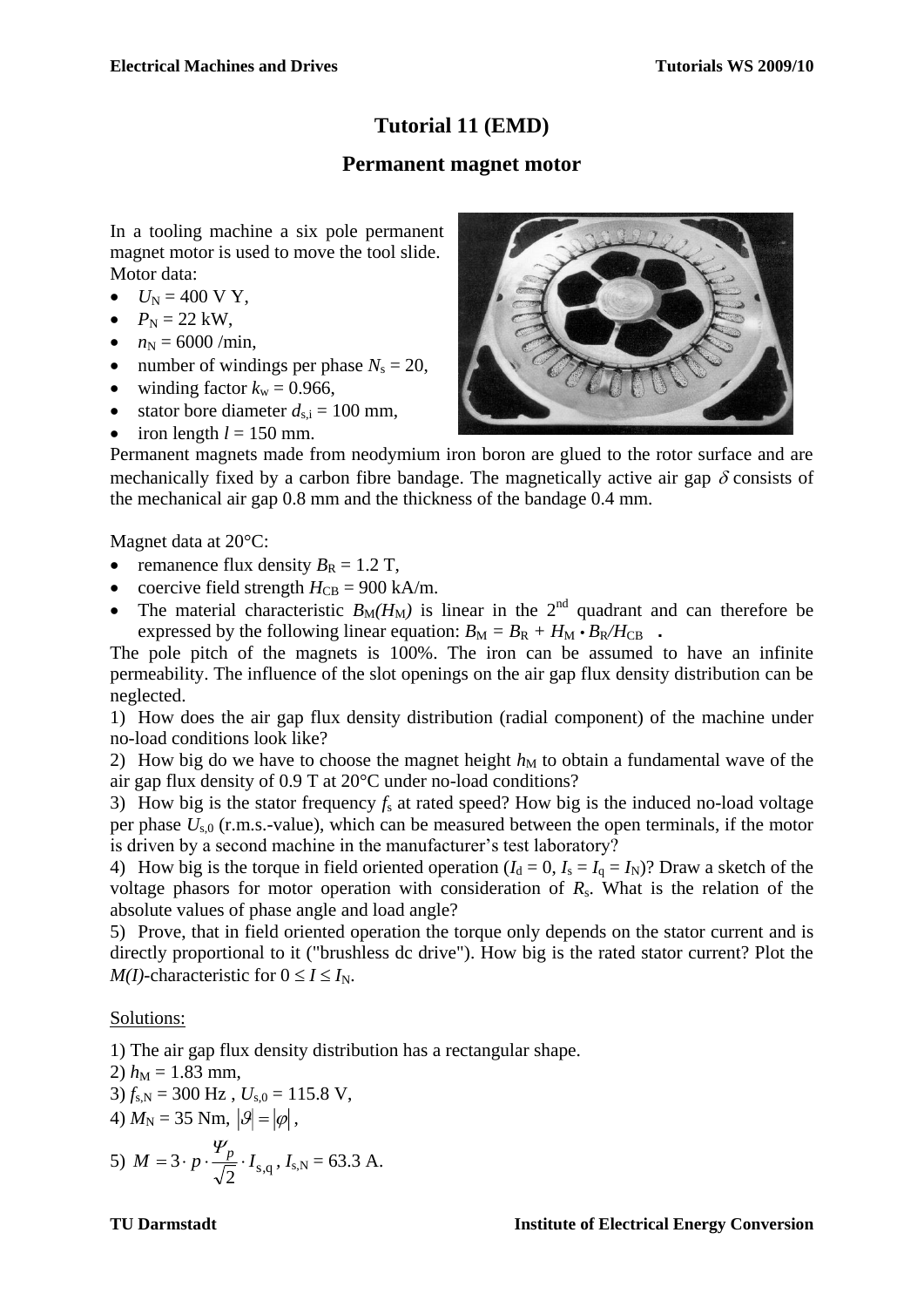## **Tutorial 12 (EMD)**

## **Shunt-wound dc machine**

A four-pole shunt-wound dc machine with interpole and compensation windings and a wave winding inside the armature shall be used in a wire drawing machine. Motor data:

- $U_N = 500 \text{ V}$ ,
- $P_{\rm N} = 40 \text{ kW}$ ,
- $I_N = 87.4 \text{ A}$ ,
- variable speed operation:  $n = 0.3000$ /min with rated torque,

 $n = 3000...4500$ /min with rated power.

The machine is operated with open terminals at  $n = 1000$  /min in the manufacturer's test bay. The field current  $I_f$  is varied and the open-circuit voltage  $U_0$  is measured.

| $ U_0\,/\, {\rm V} $ | 50   | 100 | $150 \mid 162.5 \mid 175 \mid$ | 188 | 200 | 208 |
|----------------------|------|-----|--------------------------------|-----|-----|-----|
| $I_{\rm f}$ / A      | 0.28 | 0.6 | $1.25$   $1.75$   $2.7$        |     | 3.9 |     |

1) In the test bay, the motor is operated by a rotary converter with a dc generator (rated voltage 500 V). Sketch the connection circuit of the motor including starting resistor in the armature circuit and field resistor  $R_V$  in the field circuit. Make use of standardised terminal markings for the different winding parts.

2) How big is the rated motor torque?

3) Which components of resistance comprise to the total armature resistance *R*a? How big is the armature resistance  $R_a$ ? How big is the efficiency  $\eta$  of the motor without consideration of field winding losses? (Neglect all losses, e.g. iron and friction losses, except for the resistive losses in the armature winding.)

4) Plot the generator open-circuit characteristic  $U_0(I_f)$  to scale at rated speed  $n_N = 3000$  / min. How big is the rated field current  $I_{f,N}$ ? How big is therefore the total field circuit resistance  $R_f + R_V?$ 

5) Using field weakening, the speed shall be increased to  $n = 4500$  /min at rated current and 500 V armature voltage. To which value does the field current  $I_f$  need to be adjusted?

6) What are the corresponding no-load speeds  $n_0$  to the field currents  $I_f$  in 4) and 5)? Plot the associated *n*(*M*) characteristics for  $0 \le I_a \le I_N$ . Label the current limit  $I_a = I_N$  in the diagram. Information: "power hyperbola" = constant power:  $P = 2\pi \cdot n \cdot M \approx U_a$ .  $I_a$  = constant

#### Solutions:

2)  $M_N = 127.3$  Nm,

3) Components of the armature resistance: armature winding, interpole winding, compensation winding, brush contact resistance;  $R_a = 0.484 \Omega$ ,  $\eta = 91.5 \%$ ,

4)  $I_{f,N} = 1.05 \text{ A}, R_f + R_V = 476.2 \Omega,$ 

5)  $I_{\rm f}^*$  = 0.61 A,

6)  $n_0(I_{f,N}) = 3277 / \text{min}, n_0(I_f^*) = 4916 / \text{min}.$ 

The slope of the  $n(M)$  - characteristic increases in the field weakening region.

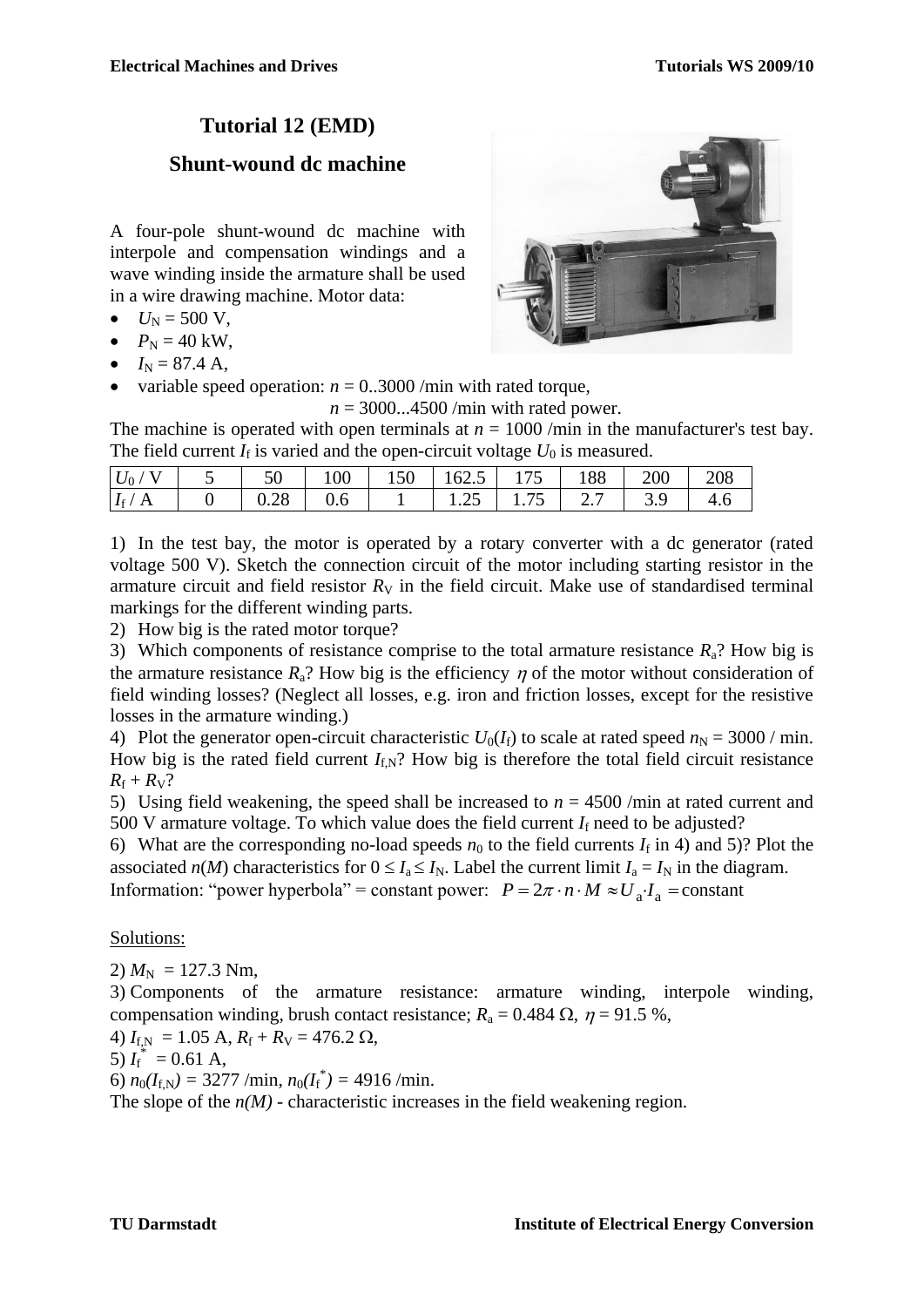## **Tutorial 13 (EMD)**

#### **Large rolling-mill motor**

In a steel factory in *Linz/Austria* a large, separately excited, variable speed dc motor is used to drive the 2,7 m long roll stand via a gearbox. The motor is supplied with a dc voltage of max. 1300 V by a controlled thyristor bridge.

Motor data:

| P / kW     | 684 | 6840 | 6840 |
|------------|-----|------|------|
| $n / \min$ |     |      | 100  |
|            |     | 1300 |      |

 $\eta(n_N = 50 \text{ /min}) = 95 \%$ ,

excitation losses 2 kW/Pole.

- The motor is compensated.
- winding data:
	- simplex lap winding,
	- $\bullet$  1 winding/coil,
	- coil sides per slot and layer  $u = 3$ ,
	- $\bullet$  slot number  $Q = 477$ .
- maximum air gap flux density at  $n<sub>N</sub>$  $B_{\delta max} = 1.05$  T.



- geometry:
	- stator bore diameter  $d_{si}$  = 4.45 m,
	- length of iron core  $l = 930$  mm,
	- number of poles  $2p = 18$ ,
	- equivalent pole coverage ratio  $\alpha_e = 0.7$ .
- 1) Calculate the torque *M* for the given speeds. How big is the corresponding motor current  $I_a$ ? Determine the flux per pole  $\Phi$  at rated operation.

2) Draw the quantities  $P_{\text{m}}$ ,  $U_{\text{a}}$ ,  $I_{\text{a}}$ ,  $M$ ,  $\Phi$  as a function of the speed *n* both for the base speed  $(n = 5...50 \text{ min}^{-1})$  and for the field weakening region  $(n = 50...100 \text{ min}^{-1})$ ,  $(R_a \approx 0, M_e \approx M_s)$ .

3) How big is the induced voltage *U*<sup>i</sup> at rated speed?

4) How big is the total armature resistance?

5) Sketch the  $M(n)$  – characteristic for rated voltage and rated excitation in the range of  $M = 0$  ...  $M_N$ . How big is the no-load speed  $n_0$  (neglect the voltage drop across the brushes)?

6) How big are the resistive losses *PCu,a* and the sum of the iron, friction and additional losses *PR+Fe+Z*?

7) How big is the average voltage between two segments *Us,av* at rated speed? Is it in the permissible range (give the limit value)?

Solutions:

| 1) | $n / \text{min}^{-1}$ |        | 50     | 100    |
|----|-----------------------|--------|--------|--------|
|    | $M/\mathrm{kNm}$      | 1306.3 | 1306.3 | 653.15 |
|    | I/A                   | 5511   | 5511   | 5511   |
|    | $\Phi$ / Wh           | 0.53   | 0.53   | 0.265  |

3)  $U_i = 1264$  V,

4)  $R_a = 6.53$  m $\Omega$ ,

5)  $n_0 = 51.4$  /min,

6) *PCu,a* = 198.3 kW, *PR+Fe+Z* = 125.7 kW, 7) *Us,av* = 16.35 V < 18...20 V (segment voltage is sufficiently small).